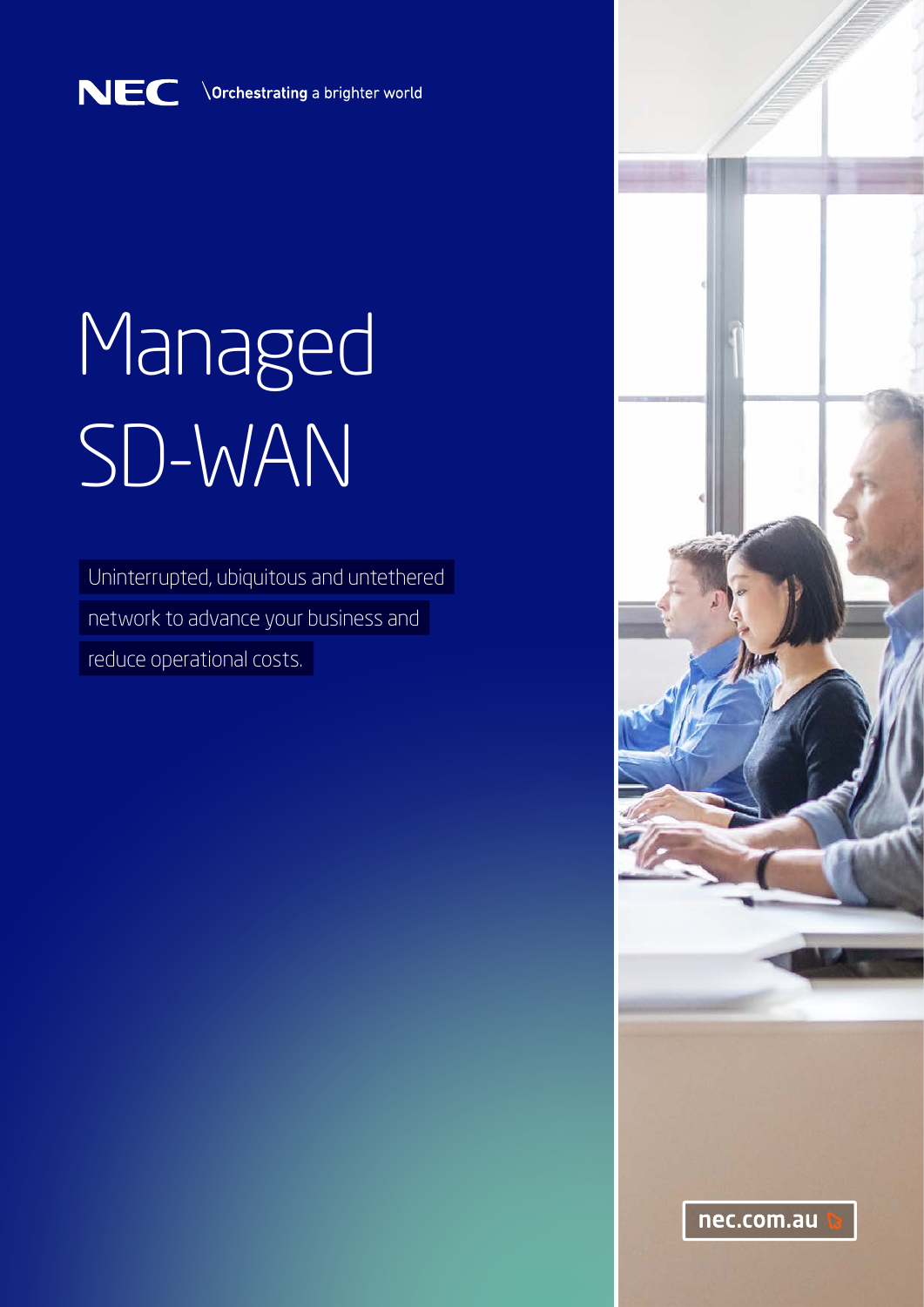# NEC Managed SD-WAN

By 2024, to enhance agility and support for Cloud applications, 60% of enterprises will have implemented SD-WAN, compared with fewer than 20% in 2019.

Gartner

Organisations are transforming to survive in the digital world. They need modern architectures to deliver the transformations as they adopt Software as a Service (SaaS) applications such as Microsoft Office 365, Workday, Salesforce, etc. and move more of their corporate applications to the Cloud.

A Software-Defined Wide Area Network (SD-WAN) is a virtual WAN architecture that enables any combination of transport services – including MPLS VPNs, Mobile Networks, Internet and a range of NBN broadband services – to securely connect users to applications. It securely and intelligently routes traffic across the WAN and to the Cloud. This increases application performance and delivers a high- quality user experience, resulting in increased productivity, agility and reduced costs for IT.



**CANA** 

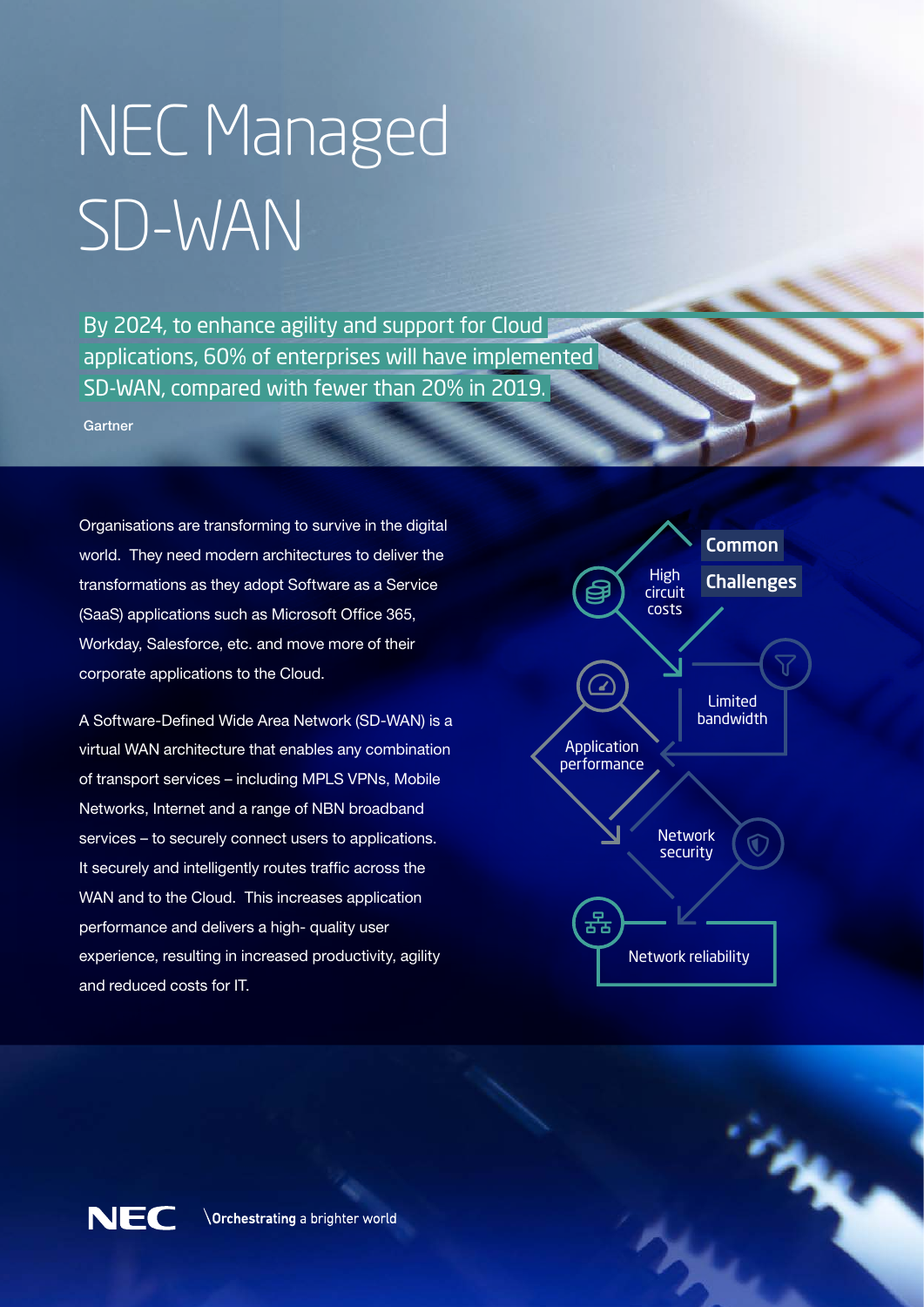## Securely and intelligently route traffic across your WAN and to the Cloud

#### NEC Managed SD-WAN is an

application-aware, multi-path WAN solution with integrated Next-Generation Firewall (NGFW) security. The service removes the complexity from your network experience by delivering the network, monitoring and management into a monthly price. We can modernise your network to support Cloud transformations, use of SaaS applications and improve security posture.

Centralised management via the Cloud provides detailed application and link level performance information to assist network decision making. This enables Service Level Agreement (SLA) monitoring for both end-user service commitments and contracted carrier commitments.

We offer tiered service packages to cater for various needs and budgets, as well as offer the ability to customise to meet your specific requirements. Our solutions are deployed and managed by highly experience network professionals with extensive network monitoring and management experience.

## **58%** MARKET GROWTH

SD-WAN market to grow at over 58% CAGR from 2019 to 2025\*

## MARKET VALUE OF **\$4.5b**

SD-WAN infrastructure market will grow from US\$1.3b in 2018 to US\$4.5b by 2022\*\*

Sources: \*Global Market Insights Inc. and \*\*IDC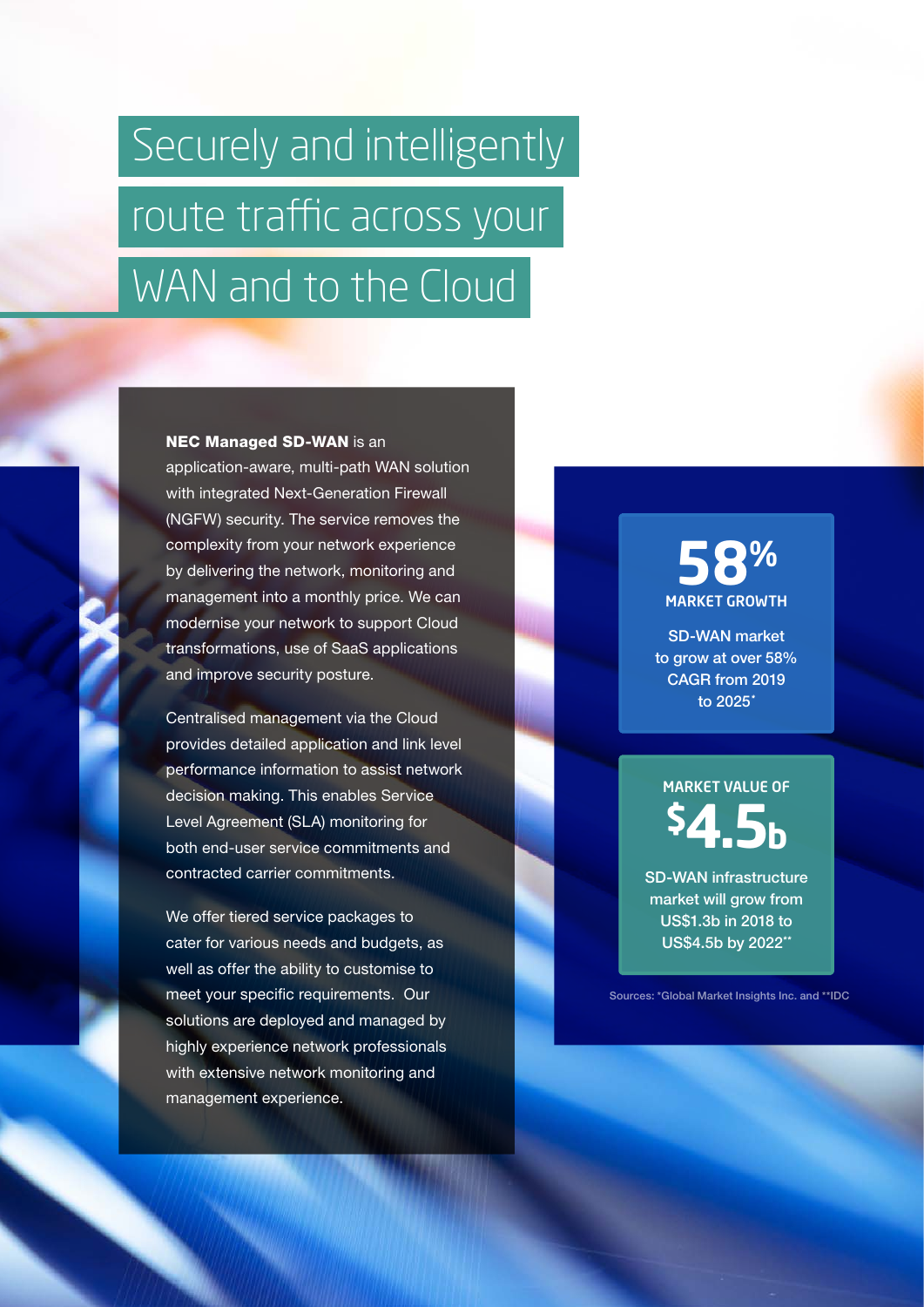## **Benefits**

#### Improved User Experience

Users will experience applications that run smoother with less interruptions as SD-WAN has the capability to manage the variability of the different traffic. The service levels can be customised and be unique for each application.

#### Leverage Expertise

NEC's Managed Service frees up company resources to focus on other projects. Our view across many networks provides efficiency and additional insights.

#### Lower Network Costs

SD-WAN can intelligently route traffic on a variety of circuit types enabling the use of lower cost NBN and Mobile Network circuits, while maintaining application performance.

#### Budget Management

Transition and ongoing management of the service are inclusive in the monthly OPEX expense, with add-on of network devices, program management and implementation.

## Features

#### Application Prioritisation

Improve end-user experience through establishment of Application Service Levels and achieve lower circuit costs.

#### Analyser Capability

Provides insights into application and circuit performance for SLA enforcement and future network planning.

#### Customer Success Management

A single point of contact, accountable for the outcome of our service to you. Any change in your needs will be addressed in a timely and responsive manner.

#### Best Practice Reviews

Configuration reviews against vendor best practices and implementation of approved changes.

#### Tiered Service Levels

Three packages designed to suit different levels of support requirements and budgets. We can offer 24x7 support for your business-critical applications.

#### Optional Distributed Security

Distributed organisational security profiles to office locations, allowing users to access the internet securely from office locations with corporate firewall policies.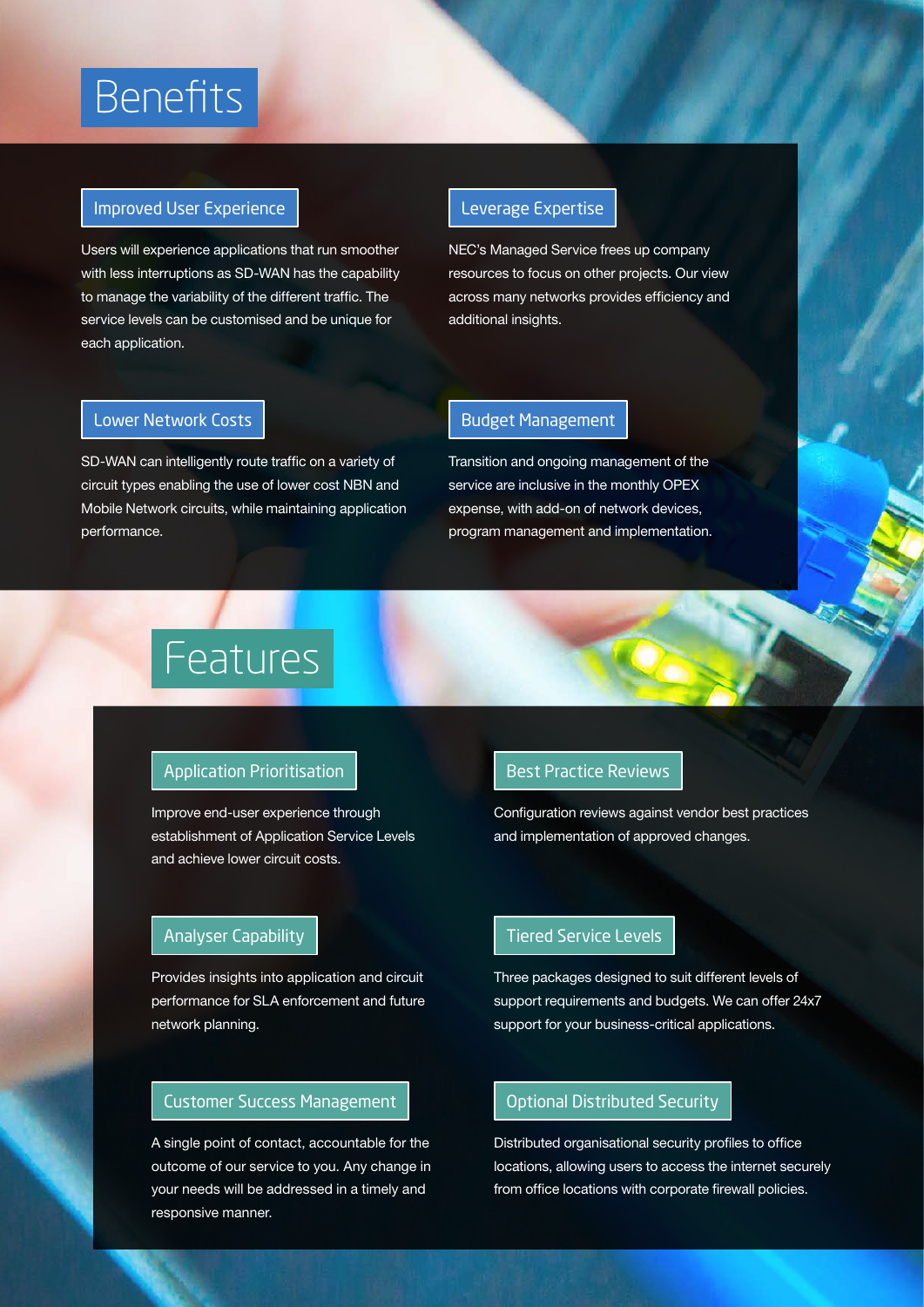## NEC Managed SD-WAN Service Packages

#### NEC will work with you to understand your immediate and potential future requirements to propose a solution that is best suited to achieve your desired business outcomes.

In addition to our 3-tiered packaged offers of Essential, Standard and Premium, we are able to offer complete flexibility as a result of our modular approach leveraging service-orientated design principles. We refer this to as "Service Composability" - NEC designed with you in mind.

### NEC Managed SD-WAN Service Package Summary

|                                   | <b>Essential</b>         | <b>Standard</b>                    | <b>Premium</b>               |
|-----------------------------------|--------------------------|------------------------------------|------------------------------|
| Pricing unit                      |                          | Per device                         |                              |
| Incident management support hours | 8:30-17:00 1<br>Mon-Fri  | 8:30-17:00 <sup>2</sup><br>Mon-Fri | 24x7<br>Inc. Public Holidays |
| Service desk access               |                          | 8:30-17:00<br>Mon-Fri              | 24x7<br>Inc. Public Holidays |
| Service assistance portal         | $\checkmark$             | $\checkmark$                       | $\checkmark$                 |
| Remote support                    | $\checkmark$             | $\checkmark$                       |                              |
| Request fulfilment                | $\checkmark$             | $\checkmark$                       | $\checkmark$                 |
| Service Delivery Manager          | $\checkmark$             | $\checkmark$                       | $\checkmark$                 |
| Service level reports             |                          | $\checkmark$                       |                              |
| Problem management                |                          |                                    | ✓                            |
| Major incident management         | $\overline{\phantom{0}}$ |                                    | $\checkmark$                 |
| <b>Reviews and Checks</b>         |                          |                                    |                              |
| Software assurance                | $\checkmark$             | $\checkmark$                       | $\checkmark$                 |
| Best practice reviews             | $\checkmark$             | $\checkmark$                       |                              |
| <b>Health checks</b>              |                          |                                    |                              |
| Monthly optimisation              |                          |                                    |                              |
| <b>Remote Monitoring</b>          |                          |                                    |                              |
| Availability monitoring           | $\checkmark$             | $\checkmark$                       |                              |
| Performance monitoring            |                          | $\checkmark$                       |                              |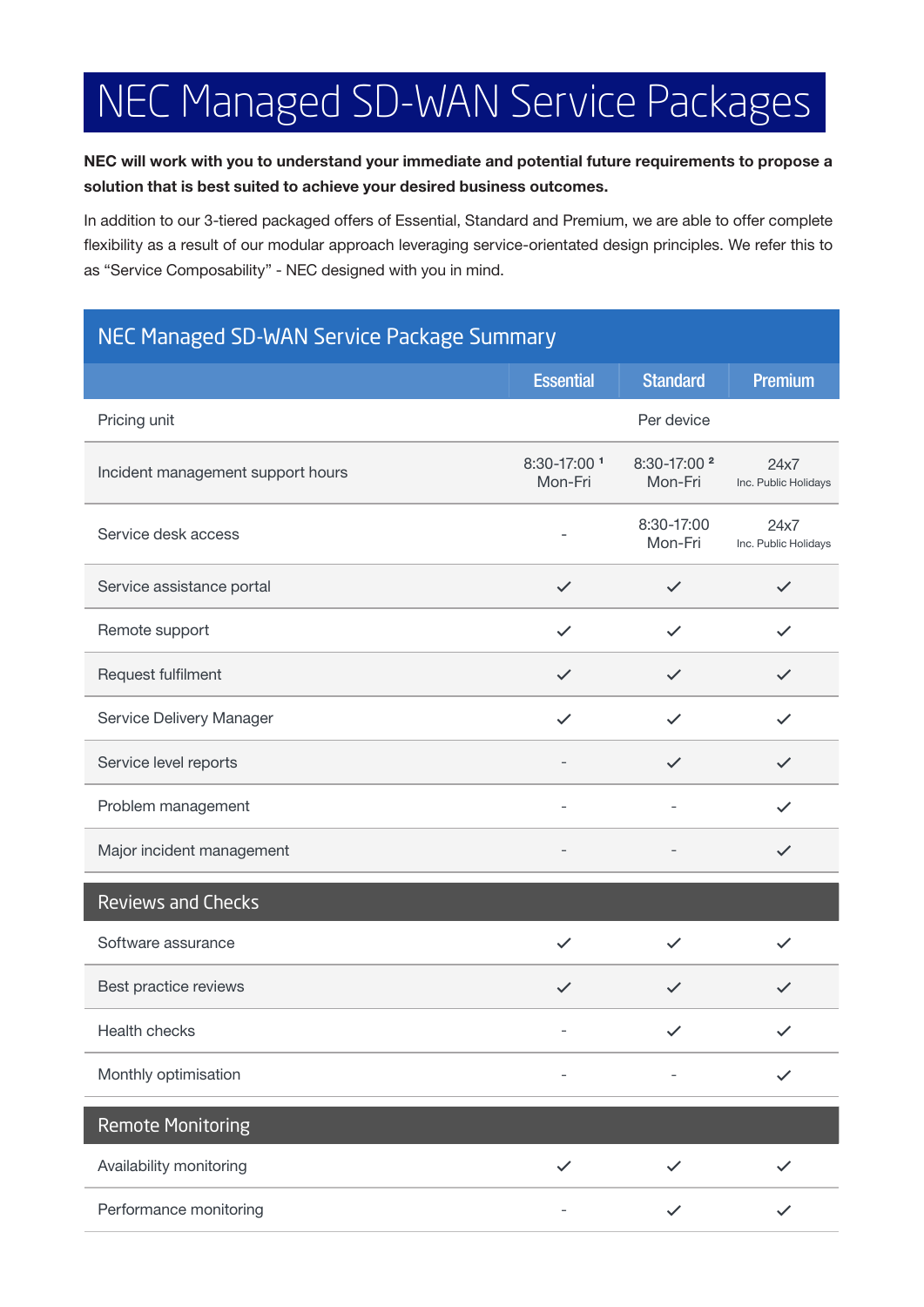## NEC Managed SD-WAN is deployed and managed

## by highly experienced network professionals

#### NEC Managed SD-WAN Service Package Summary

|                                                                                                                                                                                                                             | <b>Essential</b>  | <b>Standard</b>   | <b>Premium</b> |
|-----------------------------------------------------------------------------------------------------------------------------------------------------------------------------------------------------------------------------|-------------------|-------------------|----------------|
| Transition into Managed Service (priced per deployment)                                                                                                                                                                     |                   |                   |                |
| <b>Deployment Assessment</b><br>Service includes the collection and assessment of customer supplied<br>deployment documentation and access artifacts to determine if SD-WAN<br>is fit-for-purpose and a supported solution. |                   | $\checkmark$      |                |
| <b>Network Transition</b><br>Complete and fit-for-purpose SD-WAN will be transitioned into NEC<br>managed service.                                                                                                          |                   | $\checkmark$      |                |
| Add-On Services - Powered by SD-WAN Vendor (priced per deployment)                                                                                                                                                          |                   |                   |                |
| <b>Supply of Controller</b><br>Provision of SD-WAN controller for connectivity, software controls and<br>integration with customer premise equipment.                                                                       | Priced on request |                   |                |
| <b>Supply of Site Equipment</b>                                                                                                                                                                                             |                   |                   |                |
| Procurement of Customer Premise Equipment including hardware<br>maintenance, providing SD-WAN features and protection against<br>hardware failures.                                                                         | Priced on request |                   |                |
| <b>Build, Stage-Pilot and Ship</b>                                                                                                                                                                                          |                   | Priced on request |                |

Customer Premise Equipment to site.

Project Management

Project management<br>Coordination and management of resources, suppliers and customer.<br>
Priced on request

1. Essential: Supports your choice of a single time zone in Australia, does not include public holidays.

2. Standard: Supports multiple time zones in Australia, does not include public holidays.

### Optional services

| Optimised "Carrier" | Service Insight    | <b>On-Site Support</b>      | Software Upgrade |
|---------------------|--------------------|-----------------------------|------------------|
| Packaged Service    | Managed Local Area | <b>Managed Service Edge</b> | Managed Security |
| <b>Requests</b>     | <b>Network</b>     |                             | <b>Services</b>  |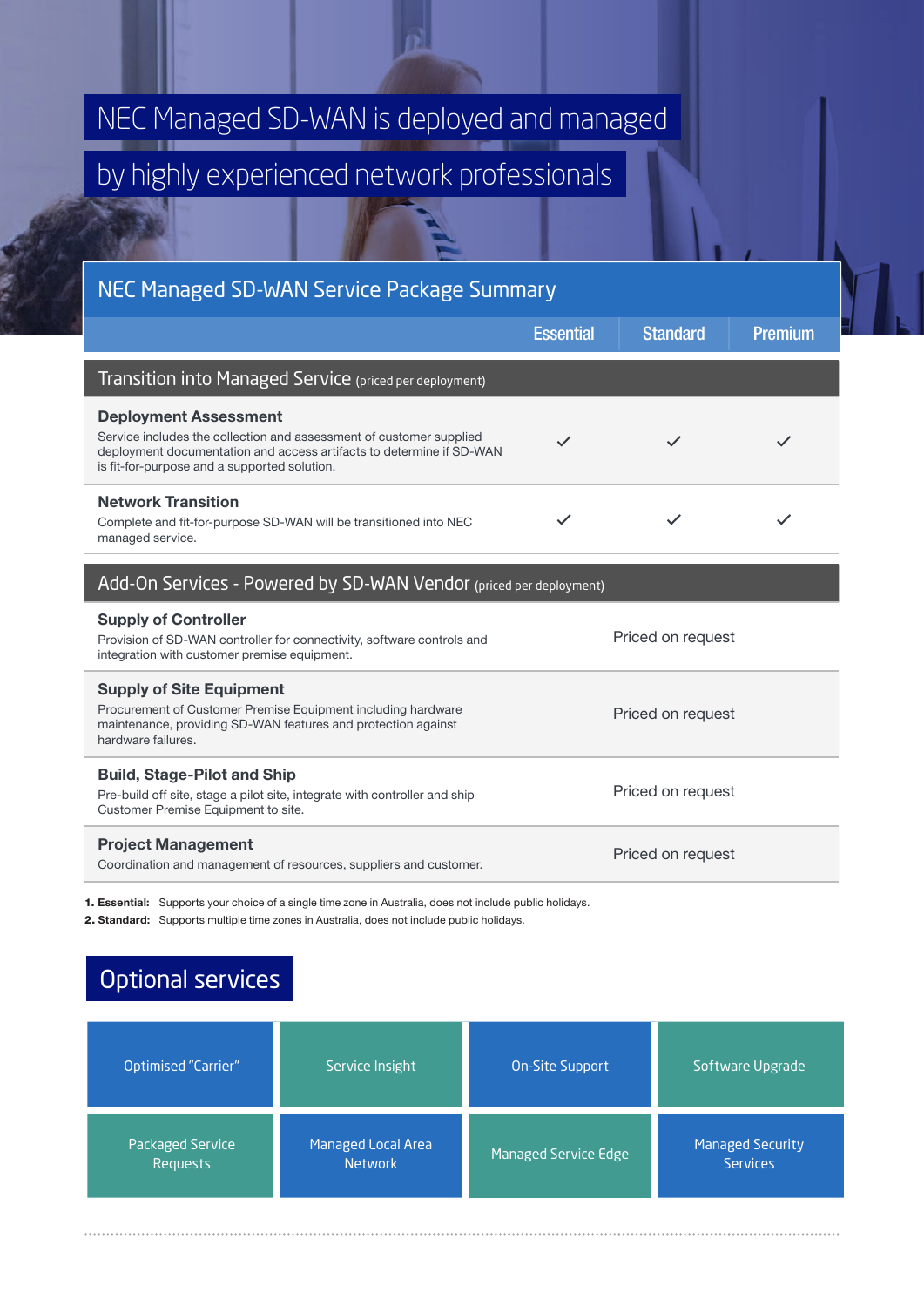## Providing local support to Australian organisations for over 50 years

### Why NEC?

NEC Managed SD-WAN gives you the assurance that your network is in safe hands. Our Australian based team develop a thorough understanding of your IT environment and unique challenges, so we are always up to speed when help is needed.

 $\boxdot$  Certified network professionals with thousands of customer engagements around the world

- $\boxdot$  Expertise in LAN, WAN, Voice, Security and Cloud Managed services
- $\boxdot$  We only partner with best-of-breed technology providers
- $\boxtimes$  A single point of contact for all your networking needs
- $\boxdot$  Carrier independent and can work with one or more carriers to get an optimum solution
- $\triangleright$  Providing local support to Australian organisations for over 50 years
- $\boxdot$  Over 1,500 dedicated employees across Australia